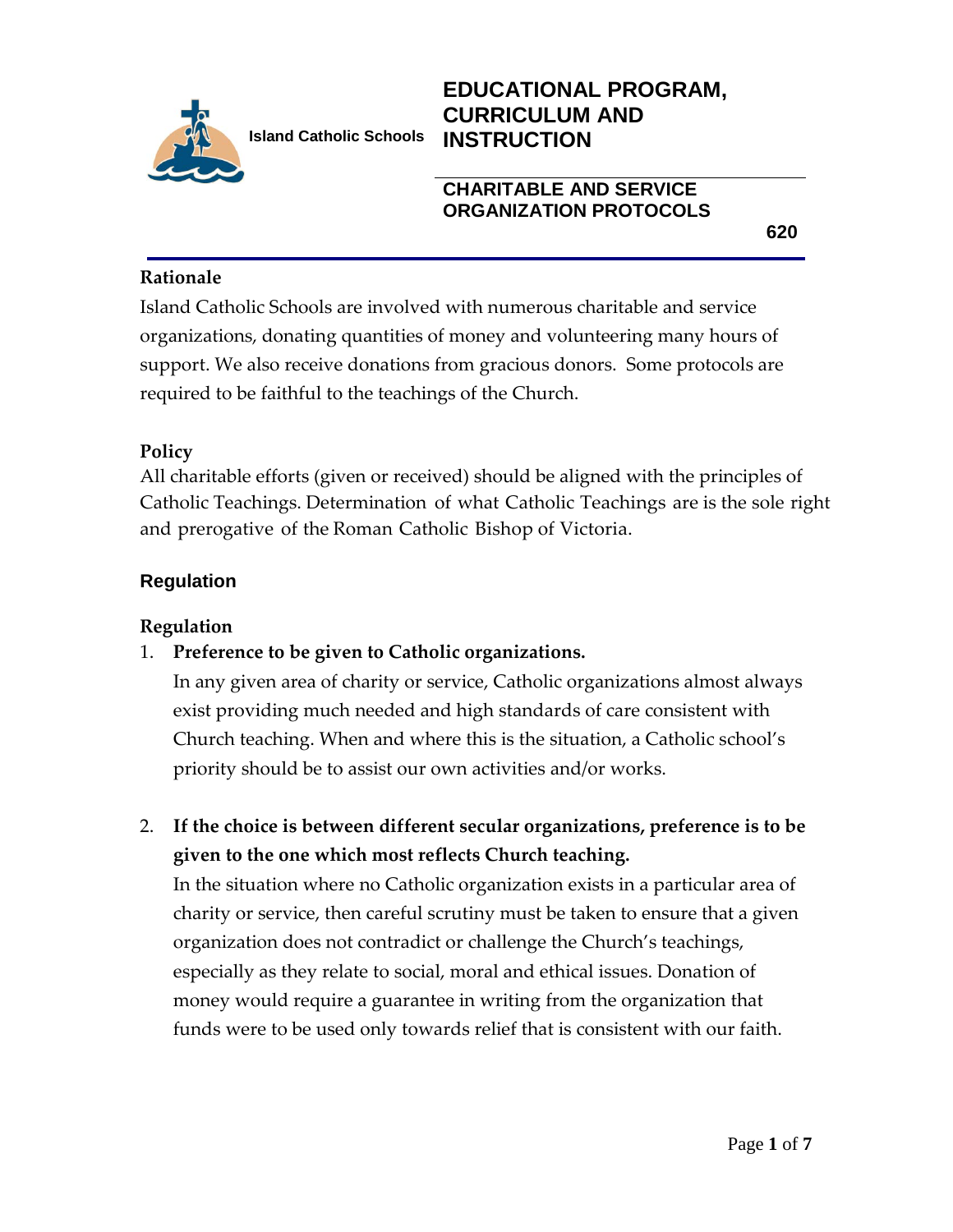

# **EDUCATIONAL PROGRAM, CURRICULUM AND INSTRUCTION**

# **CHARITABLE AND SERVICE ORGANIZATION PROTOCOLS**

**620**

# 3. **Some examples of organizations involved in charity and service.**

The following list is not intended to be exhaustive but rather to provide examples of acceptable organizations to support. If an organization is not listed, then ideally the school would make staff aware of this document. Allowing educators to be familiar with and to utilize the **Key Principles of Catholic Social Teaching** would be beneficial in developing social conscience for faithful citizenship.

# **LOCAL (CATHOLIC)**

- $\checkmark$  Parish Based:
	- Soup kitchens
	- Refugee resettlement program
	- $\blacksquare$  Etc.
- $\checkmark$  Society St. Vincent de Paul
- $\checkmark$  St. Joseph's Hospital
- $\checkmark$  Mount St. Mary Hospital
- Catholic Foundation of Vancouver Island

# **NATIONAL/INTERNATIONAL (CATHOLIC)**

- $\checkmark$  Aid to the Church in Need (ACN)
- $\checkmark$  Answering the Cry of the Poor (ANCOP)
- $\checkmark$  Catholic Missions in Canada
- Canadian Catholic Organization for Development and Peace (CCDOP)
- $\checkmark$  Catholic Near East Welfare Association (CNEWA)
- $\checkmark$  Chalice
- $\checkmark$  Comboni Missionaries
- Holy Childhood Association
- $\checkmark$  Missionary Association of Mary immaculate (MAMI)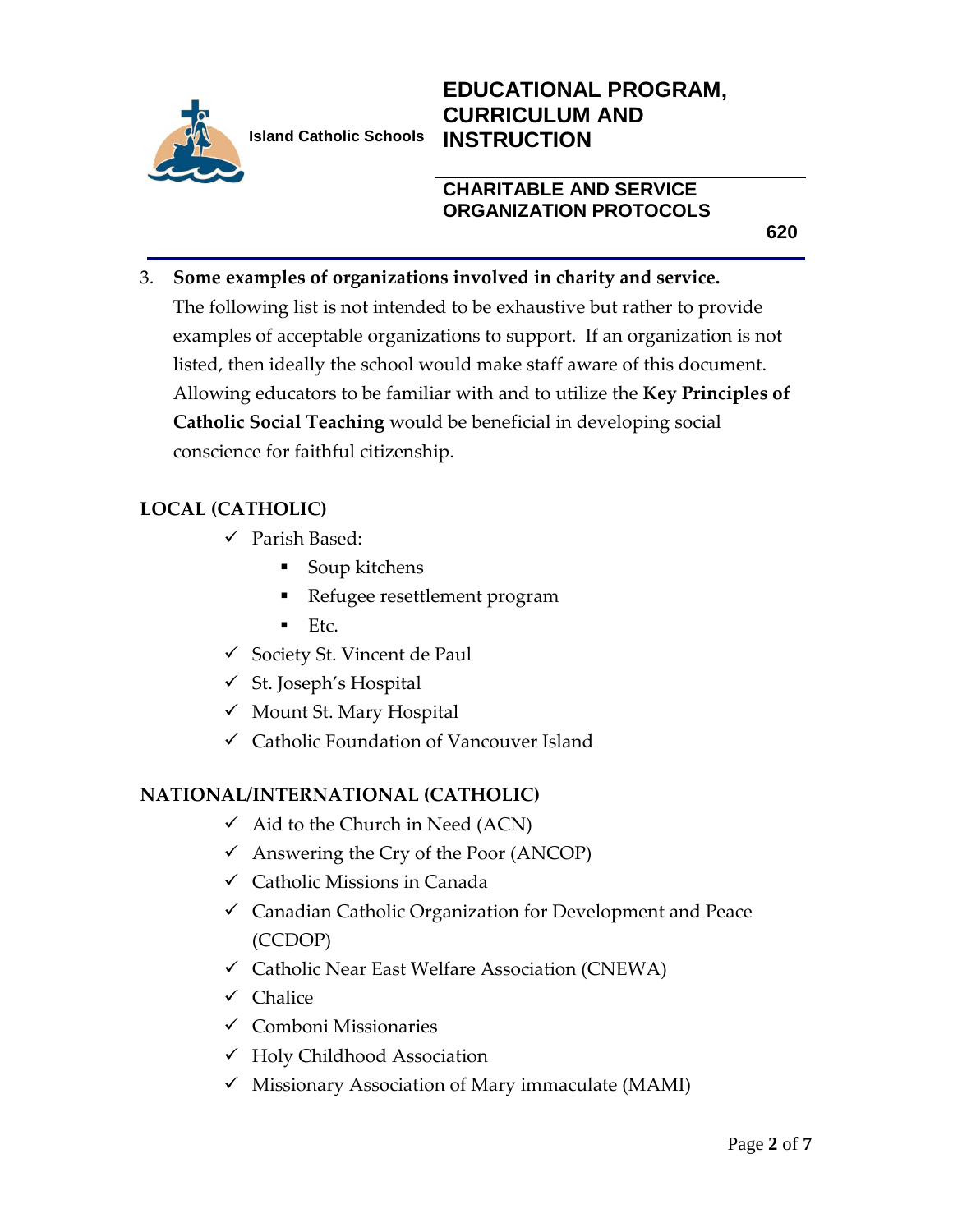

# **EDUCATIONAL PROGRAM, CURRICULUM AND INSTRUCTION**

# **CHARITABLE AND SERVICE ORGANIZATION PROTOCOLS**

**620**

 $\checkmark$  Medical Mission for Vietnam (Fr Tran)

#### **OTHER ORGANIZATIONS** in harmony with our faith:

- $\checkmark$  Anawim House
- $\checkmark$  Assembly of First Nations
- Canadian Food for Children
- $\checkmark$  Covenant House
- $\checkmark$  Fr. Bill Mudge House
- Grace Rwanda
- L'Arche Community in Comox
- $\checkmark$  Luke 15 House
- $\checkmark$  Project Brotherhood (Relief Organization)
- Talitha Koum
- $\checkmark$  Oasis Society for Spiritual Health
- Our Place
- $\checkmark$  Operation Christmas Child
- $\checkmark$  SMA Lay Missionaries

#### **INDIRECT OPTIONS**

- The Cancer Research Society
- $\checkmark$  Heart and Stroke Foundation (Jump Rope Campaign)
- $\checkmark$  World Wildlife Federation
- $\checkmark$  Extreme Outreach
- $\checkmark$  Terry Fox Foundation

# **If the organization is not Catholic – how could you decide whether to support it?**

Request a response in writing to your inquiry. Sample questions may include:

1. From whom do you receive the majority of your contributions?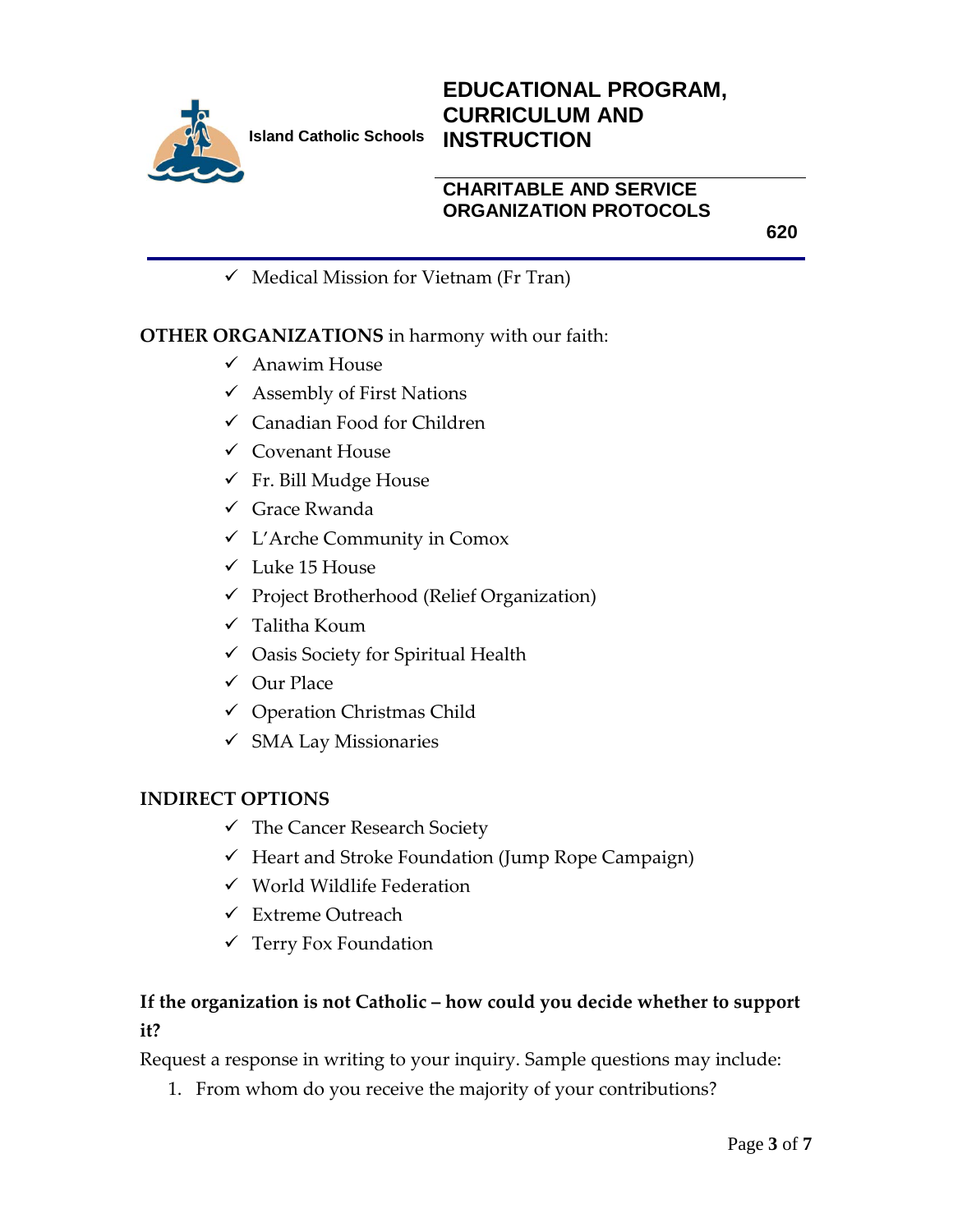

# **EDUCATIONAL PROGRAM, CURRICULUM AND INSTRUCTION**

# **CHARITABLE AND SERVICE ORGANIZATION PROTOCOLS**

**620**

- 2. Is there a set of programs that schools are best suited to support (timelines and length of commitment, etc.)?
- 3. What is the breakdown of apportioning funds? How much is used for administration/ staffing, etc.?
- 4. What other Catholic schools are currently working with you or have worked with you recently (e.g. Manitoba, PEI, etc.)?
- 5. Can you provide a financial statement upon request?
- 6. How much flexibility is there to 'target' the funds that our school will provide? (i.e. water relief organizations to a specific location)?
- 7. Is there any possibility that funds provided would be used to promote contraception, abortion, reproductive choice or euthanasia? (this is a critical question)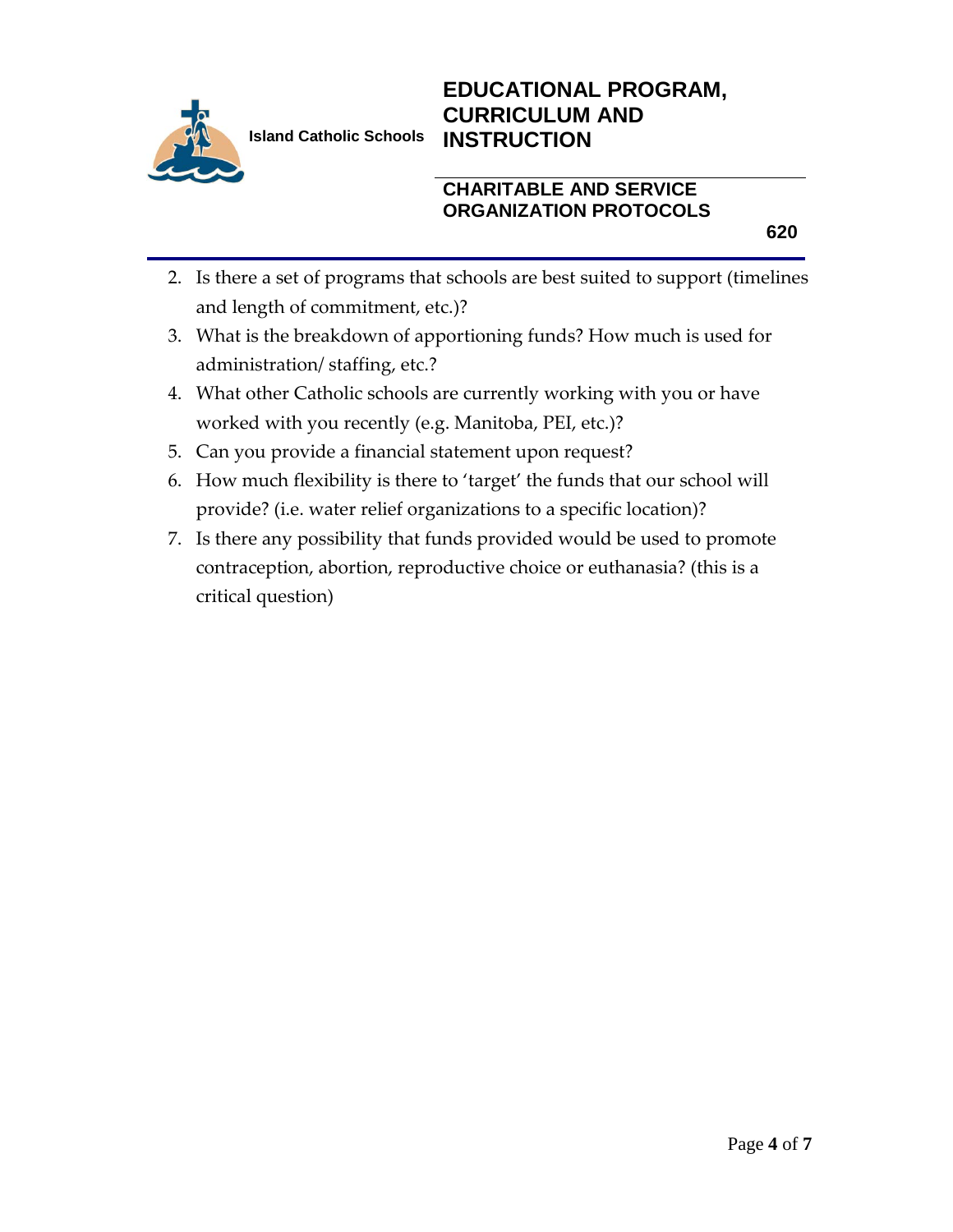

# **EDUCATIONAL PROGRAM, CURRICULUM AND INSTRUCTION**

#### **CHARITABLE AND SERVICE ORGANIZATION PROTOCOLS**

**620**

# **KEY PRINCIPLES OF CATHOLIC SOCIAL TEACHING**

**The following is direct from Catholic Charities Office for Social Justice St. Paul, Minnesota**

# **Human Dignity**

The Catholic Church proclaims that human life is sacred and that the dignity of the person is at the core of a moral vision for society. Our belief in the sanctity of human life and the inherent dignity of the human person is the foundation of all the principles of our social teaching.

#### **Community and the Common Good**

In a global culture driven by excessive individualism, our tradition proclaims that the person is not only sacred but also social. How we organize our society – in economics and politics, in law and policy –directly affects human dignity and the capacity of individuals to grow in community. Our Church teaches that the role of the government and other institutions is to protect human life and dignity and promote the common good.

#### **Rights and Responsibilities**

Catholic tradition teaches that human dignity can be protected and a healthy community can be achieved only if human rights are protected and responsibilities are met. Therefore, every person has a fundamental right to life and a right to those things required for human decency. Corresponding to these rights are duties and responsibilities – to one another, to our families, and to the larger society.

# **Option for the Poor and Vulnerable**

Catholic teaching proclaims that a basic moral test is how our most vulnerable members are faring. In a society marred by deepening divisions between rich and poor, our tradition recalls the story of the Last Judgment (Mt. 25) and instructs us to put the needs of the poor and vulnerable first.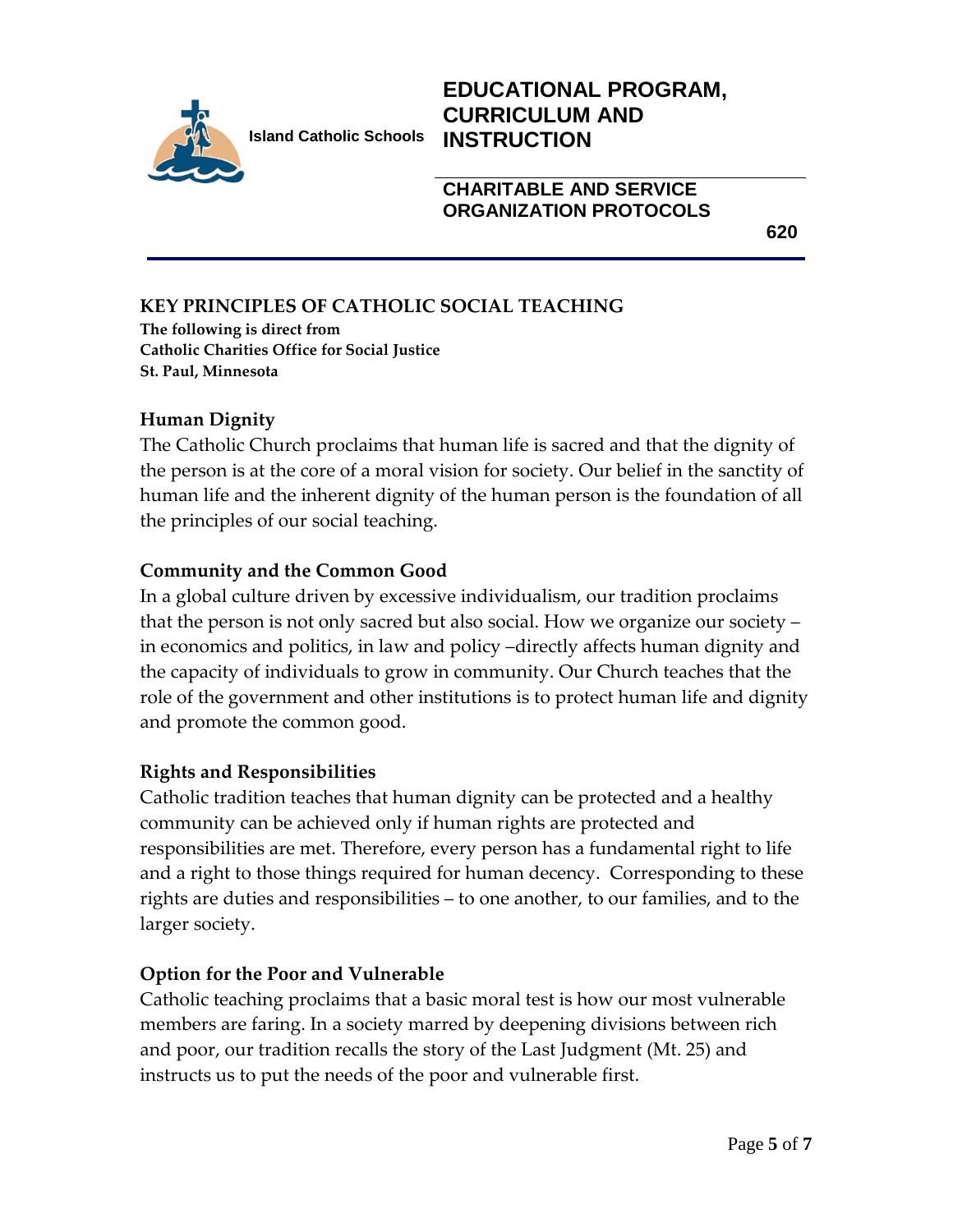

# **EDUCATIONAL PROGRAM, CURRICULUM AND INSTRUCTION**

# **CHARITABLE AND SERVICE ORGANIZATION PROTOCOLS**

**620**

# **Participation**

All people have a right to participate in the economic, political, and cultural life of society. It is a fundamental demand of justice and a requirement for human dignity that all people be assured a minimum level of participation in the community. Conversely, it is wrong for a person or a group to be excluded unfairly or to be unable to participate in society. In the words of the U.S. bishops, "The ultimate injustice is for a person or group to be treated actively or abandoned passively as if they were non-members of the human race. To treat people this way is effectively to say they simply do not count as human beings."

# **Dignity of Work and Rights of Workers**

In a marketplace where too often the quarterly bottom line takes precedence over the rights of workers, we believe that the economy must serve people, not the other way around. If the dignity of work is to be protected, then the basic rights of workers must be respected – the right to productive work, to decent and fair wages, to organize and join unions, to private property and to economic initiative.

# **Stewardship of Creation**

Catholic tradition insists that we show our respect for the Creator by our stewardship of creation. We are called to protect people and the planet, living our faith in relationship with all of God's creation. This environmental challenge has fundamental moral and ethical dimensions which cannot be ignored.

# **Solidarity**

Catholic social teaching proclaims that we are our brothers' and sisters' keepers, wherever they live. We are one human family, whatever our national, racial, ethnic, economic, and ideological differences. Solidarity means that "loving our neighbour" has global dimensions in an interdependent world.

# **Role of Government**